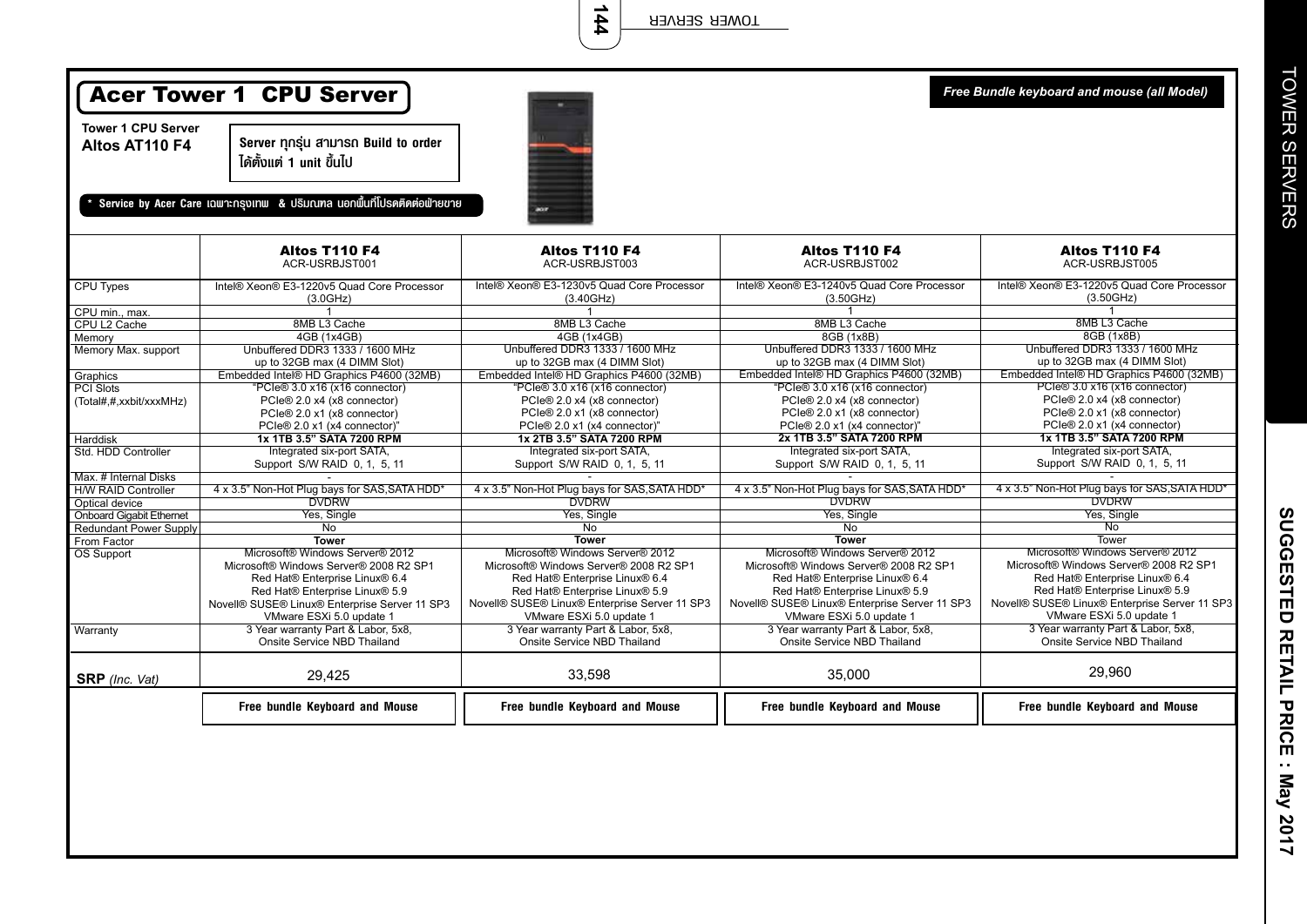**145**

TOWER SERVER

## DELL PowerEdge : 1 Socket Tower Server

|                | <b>Part Number</b>       | DEL-SNST30PRO                                               | DEL-SNST13020                                            | DEL-SNST33020                                                                   |
|----------------|--------------------------|-------------------------------------------------------------|----------------------------------------------------------|---------------------------------------------------------------------------------|
|                | <b>Model</b>             | Dell PowerEdge T30                                          | Dell PowerEdge T130                                      | Dell PowerEdge T330                                                             |
|                | <b>Form Factor</b>       | MiniTower Chassis with up to 4, 3.5"                        | Chassis with up to 4, 3.5" Cabled Hard Drives            | Chassis with up to 8, 3.5" Hot Plug Hard Drives,                                |
|                |                          | <b>Cabled Hard Drives</b>                                   |                                                          | <b>Tower Configuration</b>                                                      |
|                | <b>Processor</b>         | Intel® Xeon® E3-1225v5                                      | Intel® Xeon® E3-1220 v6                                  | Intel® Xeon® E3-1220 v6                                                         |
|                | Processor Speed / Core   | 3.3GHz, 8MB Cache, 4Core/4T, Turbo, 80W                     | 3.0GHz, 8M cache, 4C/4T, turbo (72W)                     | 3.0GHz, 8M cache, 4C/4T, turbo (72W)                                            |
|                | <b>Memory</b>            | 8GB DDR4 UDIMM, 2133 MT/s, ECC                              | 8GB UDIMM, 2400MT/s, Single Rank, x8 Data Width          | 8GB UDIMM, 2400MT/s, Single Rank, x8 Data Width                                 |
|                | <b>Network</b>           | 1 x Gigabit Ethernet                                        | On-Board LOM 1GBE Dual Port (BCM5720 GbE LOM)            | On-Board LOM 1GBE Dual Port (BCM5720 GbE LOM)                                   |
|                | <b>Harddisk</b>          | 1 x 1TB 7.2k Entry SATA 3.5 inch Cable                      | 2 x 1TB 7.2K RPM NLSAS 12Gbps 3.5in Cabled               | 2 x 1TB 7.2K RPM NLSAS 12Gbps 512n 3.5in Hot-plug                               |
|                | <b>RAID Controller</b>   | Intel Rapid Storage Controller 12.0                         | PERC H330 RAID Controller                                | PERC H330 RAID Controller                                                       |
| 33333          | <b>Optical Drive</b>     | DVD+/- RW, SATA                                             | DVD+/-RW, SATA, Internal                                 | DVD+/-RW, SATA, Internal                                                        |
|                | <b>Power Supply</b>      | Single Cabled Power Supply, 290W                            | Single, Cabled Power Supply, 290W                        | Dual, Hot-plug, Redundant Power Supply (1+1), 495W                              |
|                | <b>System Management</b> | <b>NA</b>                                                   | iDRAC8 Express, integrated Dell Remote Access            | iDRAC8 Express, integrated Dell Remote Access                                   |
|                |                          |                                                             | Controller, Express                                      | Controller, Express                                                             |
|                | Warranty                 | 3Yr ProSupport: NBD Onsite Service                          | 3Yr ProSupport & Mission Critical: (7x24) Onsite Service | 3Yr ProSupport & Mission Critical: (7x24) Onsite Service                        |
|                |                          |                                                             |                                                          |                                                                                 |
|                | SRP (Inc.Vat)            | 26.643                                                      | 45,475                                                   | 58.850                                                                          |
|                |                          |                                                             |                                                          |                                                                                 |
|                |                          |                                                             |                                                          |                                                                                 |
|                | <b>Disti SKUs</b>        | <b>DEL-SNST130220</b>                                       | Del-SNST33040                                            |                                                                                 |
|                | <b>Model</b>             | Dell PowerEdge T130                                         | Dell PowerEdge T330                                      | PowerEdge tower servers                                                         |
|                | <b>Form Factor</b>       | Chassis with up to 4, 3.5" Cabled Hard Drives               | Chassis with up to 8, 3.5" Hot Plug Hard Drives,         |                                                                                 |
|                |                          |                                                             | <b>Tower Configuration</b>                               | Excellent performance.<br>extensive capacity for                                |
|                | Processor                | Intel® Xeon® E3-1220 v5                                     | Intel® Xeon® E3-1240 v5                                  | growth, and simplified                                                          |
|                |                          | Processor Speed / Core 3.0GHz, 8M cache, 4C/4T, turbo (80W) | 3.5GHz, 8M cache, 4C/8T, turbo (80W)                     | management                                                                      |
|                | Memory                   | 8GB UDIMMs, 2133MT/s, ECC                                   | 8GB UDIMMs, 2133MT/s, ECC                                |                                                                                 |
|                | <b>Network</b>           | On-Board LOM 1GBE Dual Port (BCM5720 GbE LOM)               | On-Board LOM 1GBE Dual Port (BCM5720 GbE LOM)            |                                                                                 |
|                | <b>Harddisk</b>          | 2 x 1TB 7.2K RPM SATA 6Gbps 3.5in Cabled Hard Drive         | 1 x 2TB 7.2K RPM NLSAS 12Gbps 3.5in Hot-plug Hard Drive  |                                                                                 |
|                | <b>RAID Controller</b>   | PERC H330 RAID Controller                                   | PERC H330 RAID Controller                                |                                                                                 |
| <b>NYTTIIN</b> | <b>Optical Drive</b>     | DVD+/-RW, SATA, Internal                                    | DVD+/-RW, SATA, Internal                                 |                                                                                 |
| mmm            | <b>Power Supply</b>      | Single, Cabled Power Supply, 290W                           | Dual, Hot-plug, Redundant                                |                                                                                 |
|                |                          |                                                             | Power Supply (1+1), 495W                                 | A portfolio of 1- and 2-socket tower                                            |
|                | <b>System Management</b> | iDRAC8, Basic                                               | iDRAC8 Express, integrated Dell Remote Access            | servers that delivers powerful.                                                 |
|                |                          |                                                             | Controller, Express                                      | performance, extensive expandability<br>and reliability, helping users to drive |
|                | Warranty                 | 3Yr ProSupport: Next Business Day Onsite Service            | 3Yr ProSupport & Mission Critical: (7x24) 4-hour         | business success.                                                               |
|                |                          |                                                             | Onsite Service                                           |                                                                                 |
|                | SRP (Inc.Vat)            | 37.985                                                      | 55,640                                                   |                                                                                 |
|                |                          |                                                             |                                                          |                                                                                 |

**TOWER SERVERS** TOWER SERVERS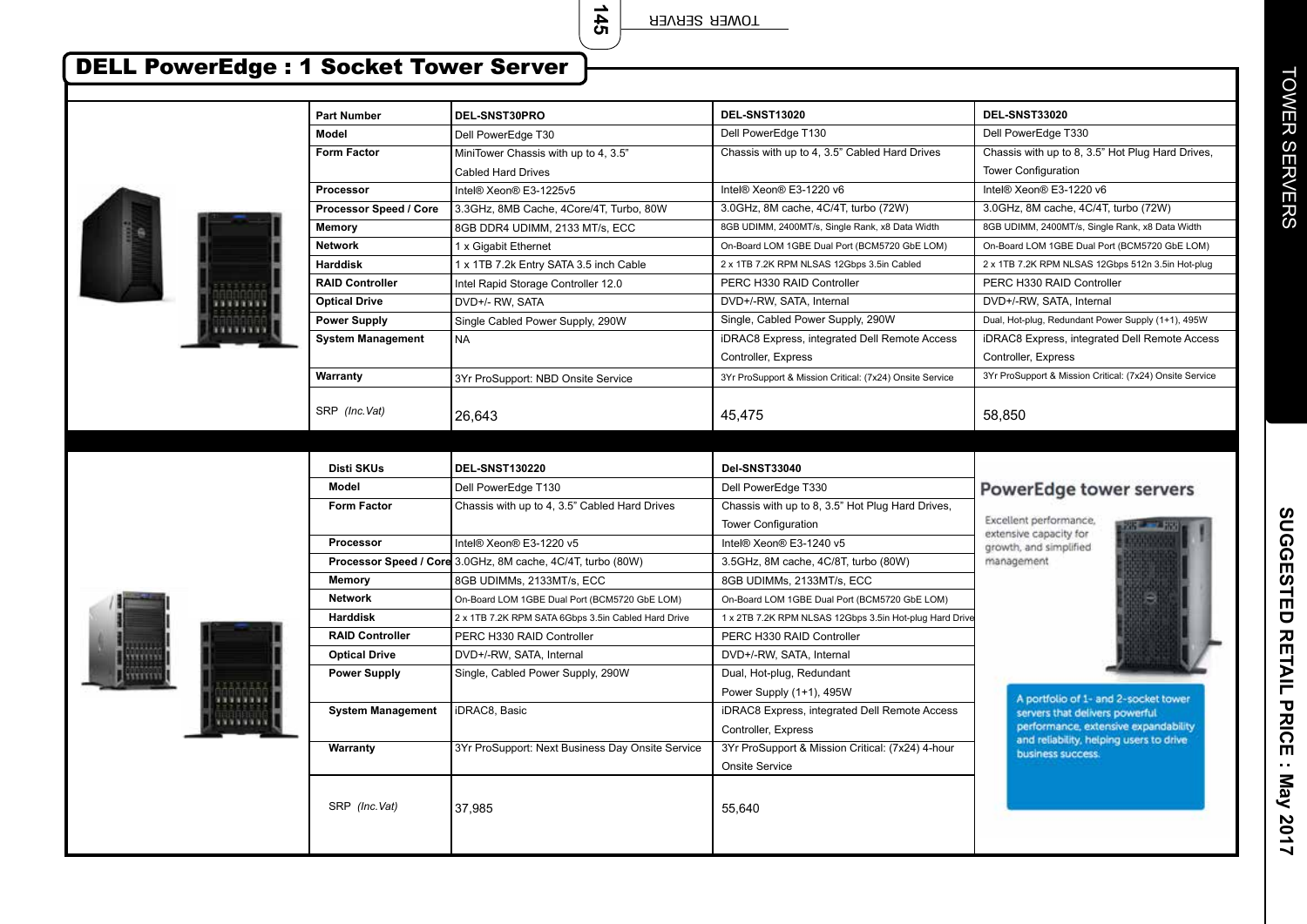**146**

TOWER SERVER

## DELL PowerEdge : 2 Socket Tower Server

Ī

**HELLER** 

| Model<br>PowerEdge T430<br>PowerEdge T430<br>PowerEdge T430<br><b>Form Factor</b><br>Chassis with up to 8, 3.5" Hot-Plug Hard Drives with PERC<br>Chassis with up to 8, 3.5" Hot-Plug Hard Drives with PERC<br>Chassis with up to 8, 3.5" Hot-Plug Hard Drives with PERC<br>Raid, Tower, Casters for PowerEdge Tower Chassis<br>Raid, Tower, Casters for PowerEdge Tower Chassis<br>Raid, Tower, Casters for PowerEdge Tower Chassis<br>Processor<br>1 x Intel® Xeon® E5-2603 v4<br>1 x Intel Xeon E5-2620 v4<br>2 x Intel® Xeon® E5-2640 v4<br>Processor Speed / Core<br>1.7GHz, 15MB Cache, 6C/6T, 85W, 1866MHz<br>2.1GHz, 20MB Cache, 8C/16T, 85W, 2133MHz<br>2.4GHz, 25MB Cache, 10C/20T, 90W, 2133MHz<br>8GB RDIMM, 2133MT/s, Dual Rank, x8 Data Width<br>Memory<br>16GB (1x16GB) RDIMM, 2400MT/s, Dual Rank, x8 Data Width<br>32GB (2x16GB) RDIMM, 2400 MT/s, Dual Rank, x8 Data Width<br><b>Network</b><br>Dual Gigabit Ethernet port<br>Dual Gigabit Ethernet port<br>Dual Gigabit Ethernet port<br><b>Harddisk</b><br>4 x 1.2TB 10K RPM SAS 12Gbps 2.5in Hot-plug<br>2 x 2TB 7.2K RPM NLSAS 12Gbps 3.5in Hot-plug HDD<br>2 x 1TB 7.2K RPM NLSAS 12Gbps 512n 3.5in Hot-plug Hard Drive, 13G<br>Hard Drive, 3.5in HYB CARR<br><b>RAID Controller</b><br>PERC H330 Integrated RAID Controller<br>PERC H730 Controller, 1GB NV Cache<br>PERC H730 Controller, 1GB NV Cache<br>,,,,,,,,<br>DVD+/-RW, SATA, Internal<br>DVD+/-RW, SATA, Internal<br><b>Optical Drive</b><br>DVD+/-RW, SATA, Internal |  |
|---------------------------------------------------------------------------------------------------------------------------------------------------------------------------------------------------------------------------------------------------------------------------------------------------------------------------------------------------------------------------------------------------------------------------------------------------------------------------------------------------------------------------------------------------------------------------------------------------------------------------------------------------------------------------------------------------------------------------------------------------------------------------------------------------------------------------------------------------------------------------------------------------------------------------------------------------------------------------------------------------------------------------------------------------------------------------------------------------------------------------------------------------------------------------------------------------------------------------------------------------------------------------------------------------------------------------------------------------------------------------------------------------------------------------------------------------------------------------------------------------------|--|
|                                                                                                                                                                                                                                                                                                                                                                                                                                                                                                                                                                                                                                                                                                                                                                                                                                                                                                                                                                                                                                                                                                                                                                                                                                                                                                                                                                                                                                                                                                         |  |
|                                                                                                                                                                                                                                                                                                                                                                                                                                                                                                                                                                                                                                                                                                                                                                                                                                                                                                                                                                                                                                                                                                                                                                                                                                                                                                                                                                                                                                                                                                         |  |
|                                                                                                                                                                                                                                                                                                                                                                                                                                                                                                                                                                                                                                                                                                                                                                                                                                                                                                                                                                                                                                                                                                                                                                                                                                                                                                                                                                                                                                                                                                         |  |
|                                                                                                                                                                                                                                                                                                                                                                                                                                                                                                                                                                                                                                                                                                                                                                                                                                                                                                                                                                                                                                                                                                                                                                                                                                                                                                                                                                                                                                                                                                         |  |
|                                                                                                                                                                                                                                                                                                                                                                                                                                                                                                                                                                                                                                                                                                                                                                                                                                                                                                                                                                                                                                                                                                                                                                                                                                                                                                                                                                                                                                                                                                         |  |
|                                                                                                                                                                                                                                                                                                                                                                                                                                                                                                                                                                                                                                                                                                                                                                                                                                                                                                                                                                                                                                                                                                                                                                                                                                                                                                                                                                                                                                                                                                         |  |
|                                                                                                                                                                                                                                                                                                                                                                                                                                                                                                                                                                                                                                                                                                                                                                                                                                                                                                                                                                                                                                                                                                                                                                                                                                                                                                                                                                                                                                                                                                         |  |
|                                                                                                                                                                                                                                                                                                                                                                                                                                                                                                                                                                                                                                                                                                                                                                                                                                                                                                                                                                                                                                                                                                                                                                                                                                                                                                                                                                                                                                                                                                         |  |
|                                                                                                                                                                                                                                                                                                                                                                                                                                                                                                                                                                                                                                                                                                                                                                                                                                                                                                                                                                                                                                                                                                                                                                                                                                                                                                                                                                                                                                                                                                         |  |
|                                                                                                                                                                                                                                                                                                                                                                                                                                                                                                                                                                                                                                                                                                                                                                                                                                                                                                                                                                                                                                                                                                                                                                                                                                                                                                                                                                                                                                                                                                         |  |
|                                                                                                                                                                                                                                                                                                                                                                                                                                                                                                                                                                                                                                                                                                                                                                                                                                                                                                                                                                                                                                                                                                                                                                                                                                                                                                                                                                                                                                                                                                         |  |
| WWW<br><b>Power Supply</b><br>Dual, Hot-plug, Redundant Power Supply (1+1), 495W<br>Dual, Hot-plug, Redundant Power Supply (1+1), 750W<br>Dual, Hot-plug, Redundant Power Supply (1+1), 750W                                                                                                                                                                                                                                                                                                                                                                                                                                                                                                                                                                                                                                                                                                                                                                                                                                                                                                                                                                                                                                                                                                                                                                                                                                                                                                            |  |
| <b>System Management</b><br>iDRAC8, Enterprise with vFlash 8GB SD<br>iDRAC8, Enterprise with vFlash 8GB SD<br>iDrac8, Enterprise with vFlash 8GB SD                                                                                                                                                                                                                                                                                                                                                                                                                                                                                                                                                                                                                                                                                                                                                                                                                                                                                                                                                                                                                                                                                                                                                                                                                                                                                                                                                     |  |
| Warranty<br>3Yr ProSupport & Mission Critical: (7x24) 4-hour<br>3Yr ProSupport & Mission Critical: (7x24) 4-hour<br>3Yr ProSupport & Mission Critical: (7x24) 4-hour                                                                                                                                                                                                                                                                                                                                                                                                                                                                                                                                                                                                                                                                                                                                                                                                                                                                                                                                                                                                                                                                                                                                                                                                                                                                                                                                    |  |
| Onsite Service<br>Onsite Service<br>Onsite Service                                                                                                                                                                                                                                                                                                                                                                                                                                                                                                                                                                                                                                                                                                                                                                                                                                                                                                                                                                                                                                                                                                                                                                                                                                                                                                                                                                                                                                                      |  |
|                                                                                                                                                                                                                                                                                                                                                                                                                                                                                                                                                                                                                                                                                                                                                                                                                                                                                                                                                                                                                                                                                                                                                                                                                                                                                                                                                                                                                                                                                                         |  |
| SRP (Inc.Vat)<br>95,230<br>103,255<br>202,230                                                                                                                                                                                                                                                                                                                                                                                                                                                                                                                                                                                                                                                                                                                                                                                                                                                                                                                                                                                                                                                                                                                                                                                                                                                                                                                                                                                                                                                           |  |
|                                                                                                                                                                                                                                                                                                                                                                                                                                                                                                                                                                                                                                                                                                                                                                                                                                                                                                                                                                                                                                                                                                                                                                                                                                                                                                                                                                                                                                                                                                         |  |
| Disti SKUs<br>DEL-SNST630MLK18<br>DEL-SNST430IT2<br>DEL-SNST630MLK                                                                                                                                                                                                                                                                                                                                                                                                                                                                                                                                                                                                                                                                                                                                                                                                                                                                                                                                                                                                                                                                                                                                                                                                                                                                                                                                                                                                                                      |  |
| Model<br>PowerEdge T630<br>PowerEdge T430<br>PowerEdge T630                                                                                                                                                                                                                                                                                                                                                                                                                                                                                                                                                                                                                                                                                                                                                                                                                                                                                                                                                                                                                                                                                                                                                                                                                                                                                                                                                                                                                                             |  |
| <b>Form Factor</b><br>Chassis with up to 18, 3.5" Hard Drives, Tower<br>Chassis with up to 8, 3.5" Hot-Plug Hard Drives with<br>Chassis with up to 16, 2.5" Hard Drives, Tower                                                                                                                                                                                                                                                                                                                                                                                                                                                                                                                                                                                                                                                                                                                                                                                                                                                                                                                                                                                                                                                                                                                                                                                                                                                                                                                          |  |
| Configuration<br>PERC Raid, Tower configuration<br>Configuration                                                                                                                                                                                                                                                                                                                                                                                                                                                                                                                                                                                                                                                                                                                                                                                                                                                                                                                                                                                                                                                                                                                                                                                                                                                                                                                                                                                                                                        |  |
| Processor<br>1 x Intel® Xeon® E5-2620v4<br>1 x Intel® Xeon® E5-2620v4<br>2 x Intel® Xeon® E5-2630 v3                                                                                                                                                                                                                                                                                                                                                                                                                                                                                                                                                                                                                                                                                                                                                                                                                                                                                                                                                                                                                                                                                                                                                                                                                                                                                                                                                                                                    |  |
| Processor Speed / Core<br>2.1GHz, 20MB Cache, 8C/16T, 85W, 2133MHz<br>2.4GHz, 8-Core, 20MB Cache, 85W<br>2.1GHz,20M Cache,8.0GT/s QPI,Turbo,HT,8C/16T                                                                                                                                                                                                                                                                                                                                                                                                                                                                                                                                                                                                                                                                                                                                                                                                                                                                                                                                                                                                                                                                                                                                                                                                                                                                                                                                                   |  |
| (85W) Max Mem 2133MHz                                                                                                                                                                                                                                                                                                                                                                                                                                                                                                                                                                                                                                                                                                                                                                                                                                                                                                                                                                                                                                                                                                                                                                                                                                                                                                                                                                                                                                                                                   |  |
| <b>Memory</b><br>16GB (1x16GB) RDIMM, 2400 MT/s, Dual Rank, x8<br>32GB (2x16GB) RDIMM, 2133 MT/s,<br>16GB (1x16GB) RDIMM, 2133 MT/s, Dual Rank, x4                                                                                                                                                                                                                                                                                                                                                                                                                                                                                                                                                                                                                                                                                                                                                                                                                                                                                                                                                                                                                                                                                                                                                                                                                                                                                                                                                      |  |
| Data Width<br>Dual Rank, x4 Data Width<br>Data Width                                                                                                                                                                                                                                                                                                                                                                                                                                                                                                                                                                                                                                                                                                                                                                                                                                                                                                                                                                                                                                                                                                                                                                                                                                                                                                                                                                                                                                                    |  |
| <b>Network</b><br>Dual Gigabit Ethernet port<br>Dual Gigabit Ethernet port<br>Dual Gigabit Ethernet port                                                                                                                                                                                                                                                                                                                                                                                                                                                                                                                                                                                                                                                                                                                                                                                                                                                                                                                                                                                                                                                                                                                                                                                                                                                                                                                                                                                                |  |
| <b>Harddisk</b><br>3 x 2TB 7.2K RPM NLSAS 12Gbps 512n 3.5"Hot-<br>4 x 1.2TB 10K RPM SAS 12Gbps 2.5in Hot-plug<br>2 x 1TB 7.2K RPM Near-Line SAS 12Gbps 2.5in                                                                                                                                                                                                                                                                                                                                                                                                                                                                                                                                                                                                                                                                                                                                                                                                                                                                                                                                                                                                                                                                                                                                                                                                                                                                                                                                            |  |
| Hard Drive, 3.5in HYB CARR<br>plug Hard Drive<br>Hot-plug Hard Drive                                                                                                                                                                                                                                                                                                                                                                                                                                                                                                                                                                                                                                                                                                                                                                                                                                                                                                                                                                                                                                                                                                                                                                                                                                                                                                                                                                                                                                    |  |
| <b>RAID Controller</b><br>PERC H730P RAID Controller, 2GB NV Cache<br>PERC H730P RAID Controller, 2GB NV Cache<br>PERC H730 Controller, 1GB NV Cache                                                                                                                                                                                                                                                                                                                                                                                                                                                                                                                                                                                                                                                                                                                                                                                                                                                                                                                                                                                                                                                                                                                                                                                                                                                                                                                                                    |  |
| 16x SATA DVD-ROM Drive<br>DVD+/-RW, SATA, Internal<br>DVD+/-RW SATA Internal<br><b>Optical Drive</b>                                                                                                                                                                                                                                                                                                                                                                                                                                                                                                                                                                                                                                                                                                                                                                                                                                                                                                                                                                                                                                                                                                                                                                                                                                                                                                                                                                                                    |  |
| Dual, Hot-plug, Redundant Power Supply (1+1),<br>Dual, Hot-plug, Redundant Power Supply (1+1),<br><b>Power Supply</b><br>Dual, Hot-plug, Redundant Power Supply (1+1),                                                                                                                                                                                                                                                                                                                                                                                                                                                                                                                                                                                                                                                                                                                                                                                                                                                                                                                                                                                                                                                                                                                                                                                                                                                                                                                                  |  |
| 750W<br>750W<br>750W                                                                                                                                                                                                                                                                                                                                                                                                                                                                                                                                                                                                                                                                                                                                                                                                                                                                                                                                                                                                                                                                                                                                                                                                                                                                                                                                                                                                                                                                                    |  |
| <b>System Management</b><br>iDrac8, Enterprise with vFlash 8GB SD<br>iDrac8, Enterprise with vFlash 8GB SD<br>iDrac8, Enterprise with vFlash 8GB SD                                                                                                                                                                                                                                                                                                                                                                                                                                                                                                                                                                                                                                                                                                                                                                                                                                                                                                                                                                                                                                                                                                                                                                                                                                                                                                                                                     |  |
| 3 Years ProSupport & Mission Critical: (7x24)<br>Warranty<br>3Yr ProSupport & Mission Critical: (7x24) 4-hour<br>3 Years ProSupport & Mission Critical: (7x24)                                                                                                                                                                                                                                                                                                                                                                                                                                                                                                                                                                                                                                                                                                                                                                                                                                                                                                                                                                                                                                                                                                                                                                                                                                                                                                                                          |  |
| <b>Onsite Service</b><br>4-hour Onsite Service<br>4-hour Onsite Service                                                                                                                                                                                                                                                                                                                                                                                                                                                                                                                                                                                                                                                                                                                                                                                                                                                                                                                                                                                                                                                                                                                                                                                                                                                                                                                                                                                                                                 |  |
| 158,360<br>141,240<br>133,750<br>SRP (Inc.Vat)                                                                                                                                                                                                                                                                                                                                                                                                                                                                                                                                                                                                                                                                                                                                                                                                                                                                                                                                                                                                                                                                                                                                                                                                                                                                                                                                                                                                                                                          |  |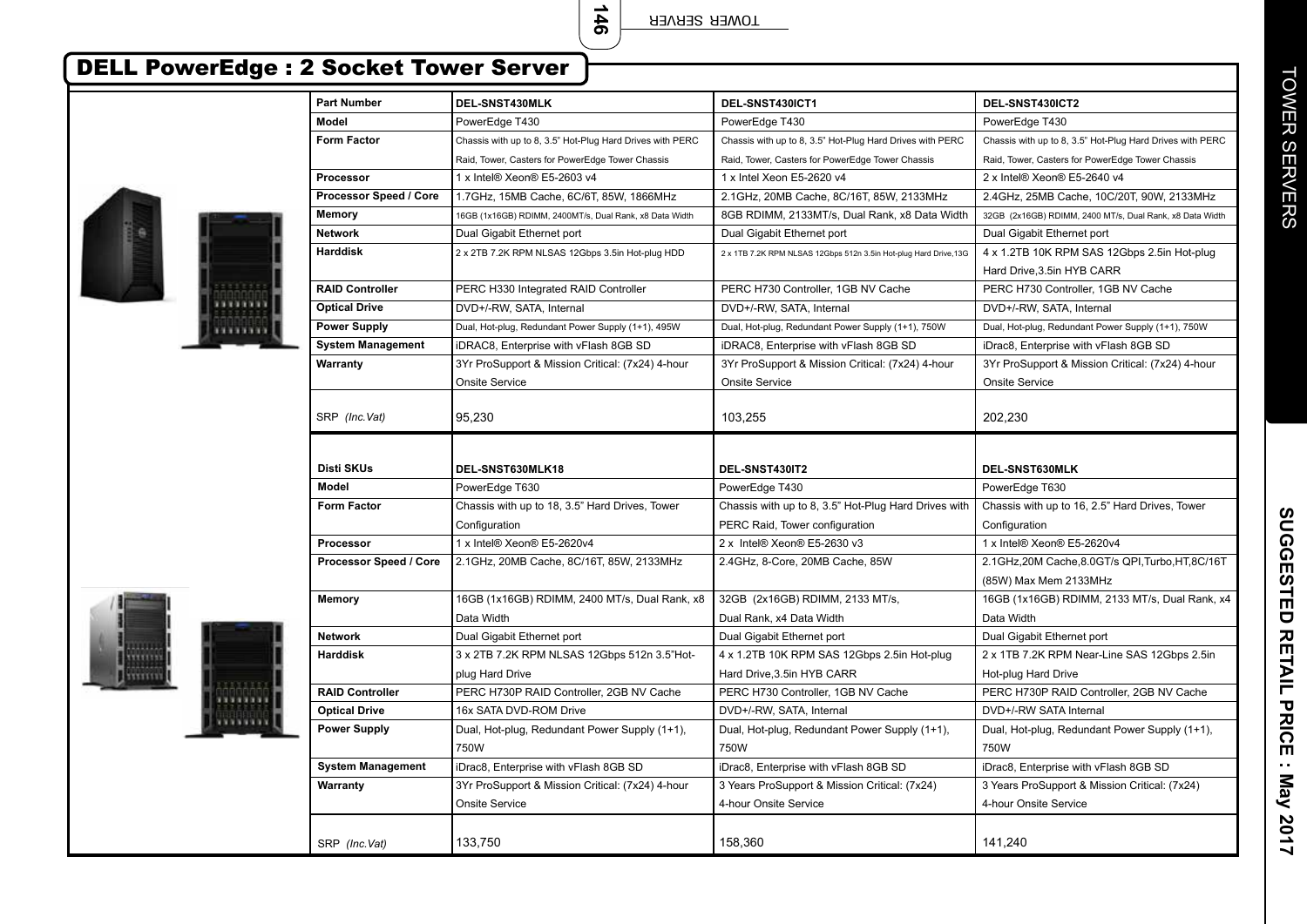**147**

| <b>1 CPU Tower Server</b>     |                                                                                                                                                                          |                                                                                                                                                            |                                                                                                                                                            |                                                                                                                                                            |  |
|-------------------------------|--------------------------------------------------------------------------------------------------------------------------------------------------------------------------|------------------------------------------------------------------------------------------------------------------------------------------------------------|------------------------------------------------------------------------------------------------------------------------------------------------------------|------------------------------------------------------------------------------------------------------------------------------------------------------------|--|
|                               |                                                                                                                                                                          |                                                                                                                                                            |                                                                                                                                                            |                                                                                                                                                            |  |
| P/N                           | <b>Think Server TS TS150</b><br>LNV-70LVS00000                                                                                                                           | System X3100M5<br>IBM-5457IA1                                                                                                                              | <b>System X3100M5</b><br>IBM-5457IA2                                                                                                                       | System X3100M5<br><b>IBM-5457IA3</b>                                                                                                                       |  |
| <b>CPU Types</b>              | Intel Xeon E3-1220v5 3.0GHz 84W                                                                                                                                          | Xeon 4C E3-1220v3 80W 3.1GHz                                                                                                                               | Xeon 4C E3-1231v3 80W 3.4GHz                                                                                                                               | Xeon 4C E3-1271v3 80W 3.6GHz                                                                                                                               |  |
| CPU Min., max                 |                                                                                                                                                                          |                                                                                                                                                            |                                                                                                                                                            |                                                                                                                                                            |  |
| CPU L3 Cache                  | 8MB                                                                                                                                                                      | 8MB L3 Cache                                                                                                                                               | 8MB L3 Cache                                                                                                                                               | 8MB L3 Cache                                                                                                                                               |  |
| <b>ECC Memory</b>             | 1x8GB 1600MHz ECC UDIMM DDR3 < Up to 4<br>DIMMs, UDIMM DDR3 (32GB Max)>                                                                                                  | 1x 4GB 1600MHz std /<br>Up to 32 GB with 4x 8 GB UDIMMs                                                                                                    | 1x 4GB 1600MHz std / Up to 32 GB<br>with 4x 8 GB UDIMMs                                                                                                    | 1x 4GB 1600MHz std / Up to 32 GB<br>with 4x 8 GB UDIMMs                                                                                                    |  |
| Graphic                       | Intel HD Graphics integrated into a processor<br>NVS 315 Graphic Adapter by NVIDIA<br>1600MHz                                                                            | Matrox G200eR2 with 16 MB memory integrated<br>into the IMM2. Maximum resolution is 1600x1200<br>at 75 Hz with 16 M colors                                 | Matrox G200eR2 with 16 MB memory integrated<br>into the IMM2. Maximum resolution is 1600x1200<br>at 75 Hz with 16 M colors                                 | Matrox G200eR2 with 16 MB memory<br>integrated into the IMM2. Maximum<br>resolution is 1600x1200 at 75 Hz with 16 M colors                                 |  |
| <b>Bus Type</b>               |                                                                                                                                                                          | 1600 MHz                                                                                                                                                   | 1600 MHz                                                                                                                                                   | 1600 MHz                                                                                                                                                   |  |
| PCI Slot                      | Slot PCle 3.0 x16 (x16-wired) x 1 / PCle 3.0 x16<br>$(x4-wired)$ x 1/Slot PCIe 3.0 x1 $(x1-wired)$ x 2                                                                   | Four PCI Express slots, PCIe 3.0 x16 /<br>PCIe 3.0 x8 / PCIe 2.0 x8 / PCIe 2.0 x4                                                                          | Four PCI Express slots, PCIe 3.0 x16 /<br>PCle 3.0 x8 / PCle 2.0 x8 / PCle 2.0 x4                                                                          | Four PCI Express slots, PCIe 3.0 x16 /<br>PCle 3.0 x8 / PCle 2.0 x8 / PCle 2.0 x4                                                                          |  |
| <b>Harddisk</b>               | 1x1TB SATA 6Gb/s 3.5" NHS                                                                                                                                                | Simple Swap Sata with 1 TB bundle                                                                                                                          | Simple Swap Sata with 1 TB bundle                                                                                                                          | Hot Swap Sata with 1 TB bundle                                                                                                                             |  |
| <b>Onboard RAID</b>           | Integrated ThinkServer RAID 100 (0/1/5/10)                                                                                                                               | C100 SW RAID                                                                                                                                               | C100 SW RAID                                                                                                                                               | ServeRAID M1115                                                                                                                                            |  |
| <b>Optical Drive</b>          | <b>DVD</b>                                                                                                                                                               | <b>DVD-ROM</b>                                                                                                                                             | <b>DVD-ROM</b>                                                                                                                                             | Multiburner (DVD-RW)                                                                                                                                       |  |
| <b>Diskette</b>               |                                                                                                                                                                          | USB only                                                                                                                                                   | USB only                                                                                                                                                   | USB only                                                                                                                                                   |  |
| <b>Total, Hotswap</b>         |                                                                                                                                                                          | 4 Bays (4x 3.5" SS)                                                                                                                                        | 4 Bays (4x 3.5" SS)                                                                                                                                        | 8 Bays (8x 2.5" HS)                                                                                                                                        |  |
| Max, Internal disks           |                                                                                                                                                                          | SATA 12TB                                                                                                                                                  | SATA 12TB                                                                                                                                                  | SAS 9.6 TB / SATA 8 TB                                                                                                                                     |  |
| <b>Interfaces</b>             |                                                                                                                                                                          | Two USB 3.0 ports on the front. Four USB 2.0 ports,                                                                                                        | Two USB 3.0 ports on the front. Four USB 2.0 ports,                                                                                                        | Two USB 3.0 ports on the front. Four USB 2.0 ports,                                                                                                        |  |
|                               |                                                                                                                                                                          | one DB-15 video port, one DB-9 serial port, and Two RJ-45                                                                                                  | one DB-15 video port, one DB-9 serial port, and Two RJ-45                                                                                                  | one DB-15 video port, one DB-9 serial port, and Two RJ-45                                                                                                  |  |
|                               |                                                                                                                                                                          | GbE network ports on the rear. One internal USB port<br>(for embedded hypervisor).                                                                         | GbE network ports on the rear. One internal<br>USB port (for embedded hypervisor).                                                                         | GbE network ports on the rear. One internal<br>USB port (for embedded hypervisor).                                                                         |  |
|                               |                                                                                                                                                                          |                                                                                                                                                            |                                                                                                                                                            |                                                                                                                                                            |  |
| <b>Onboard Gigabit Ether-</b> | Intel AMT 9.0 with remote KVM (Xeon models)                                                                                                                              | Integrated two-port Gigabit Ethernet (Broadcom BCM5717)                                                                                                    | Integrated two-port Gigabit Ethernet (Broadcom BCM5717)                                                                                                    | Integrated two-port Gigabit Ethernet (Broadcom BCM5717).                                                                                                   |  |
| net, Redundant Power          | 1 x Integrated Gb Ethernet and 1 x Dual 1Gb<br><b>Ethernet Adapter</b>                                                                                                   | One port is shared with the IBM Integrated Management<br>Module (IMM)                                                                                      | One port is shared with the IBM Integrated Management<br>Module (IMM)                                                                                      | One port is shared with the IBM Integrated Management<br>Module (IMM)                                                                                      |  |
| <b>Dimensions (units)</b>     |                                                                                                                                                                          | Width: 18 cm Depth: 48 cm Height: 36.0 cm                                                                                                                  | Width: 18 cm Depth: 48 cm Height: 36.0 cm                                                                                                                  | Width: 18 cm Depth: 48 cm Height: 36.0 cm                                                                                                                  |  |
| Mechanical                    | <b>Tower</b>                                                                                                                                                             | <b>Tower</b>                                                                                                                                               | <b>Tower</b>                                                                                                                                               | <b>Tower</b>                                                                                                                                               |  |
| <b>Power Supply</b>           | $1x$ Fixed - 280 watt                                                                                                                                                    | 350 Watts Fixed / 1                                                                                                                                        | 300 Watts Fixed / 1                                                                                                                                        | 430 Watts p/s                                                                                                                                              |  |
| <b>OS Support</b>             | Microsoft Windows 10; Microsoft Windows Server<br>2012 R2 and 2012; Red Hat Enterprise<br>Linux (RHEL) Server 6 and 7; SUSE Linux<br>Enterprise Server (SLES) 11 and 12; | Microsoft Windows Server 2012 R2, 2012,<br>and 2008 R2, Red Hat Enterprise<br>Linux 5 and 6, SUSE Linux Enterprise Server 11,<br>VMware vSphere 5.5 (ESXi) | Microsoft Windows Server 2012 R2, 2012,<br>and 2008 R2, Red Hat Enterprise<br>Linux 5 and 6, SUSE Linux Enterprise Server 11,<br>VMware vSphere 5.5 (ESXi) | Microsoft Windows Server 2012 R2, 2012,<br>and 2008 R2, Red Hat Enterprise<br>Linux 5 and 6, SUSE Linux Enterprise Server 11,<br>VMware vSphere 5.5 (ESXi) |  |
|                               | Vmware vSphere (ESXi) 5.5 and 6.0.<br>3 Years onsite 9x5 NBD                                                                                                             | and VMware vSphere 5.1 (ESXi).<br>3 Years on-site 24x7x4                                                                                                   | and VMware vSphere 5.1 (ESXi).<br>3 Years on-site 24x7x4                                                                                                   | and VMware vSphere 5.1 (ESXi).<br>3 Years on-site 24x7x4                                                                                                   |  |
| Warranty                      |                                                                                                                                                                          |                                                                                                                                                            |                                                                                                                                                            |                                                                                                                                                            |  |
| <b>SRP</b>                    | 25,573                                                                                                                                                                   | 29,960                                                                                                                                                     | 39,590                                                                                                                                                     | 58,636                                                                                                                                                     |  |
|                               |                                                                                                                                                                          |                                                                                                                                                            |                                                                                                                                                            |                                                                                                                                                            |  |

<del>์ ห</del>มายเหตุ : \* กรณีต้องการใช้ Linux หรือ Netware ต้องตรวจ∟อบ Version ที่ IBM □ามารถ Support ได้จาก http://www.pc.ibm.com/US/compat/indexsp.html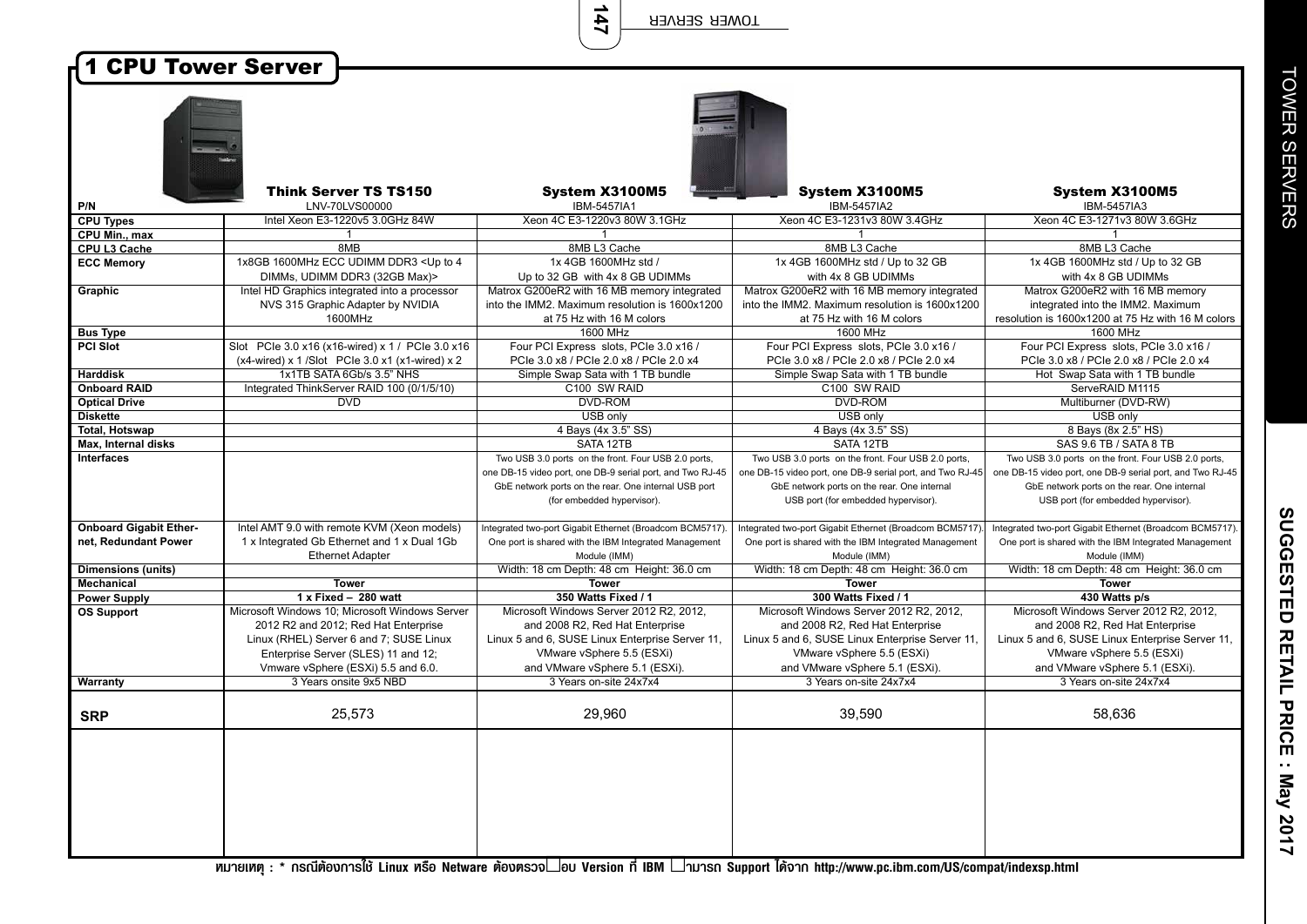**148**

## 2 CPU Tower Server

|                               | System X3100M5                                            | System X3500M5                                            | System X3500M5<br>LNV-5464PDD                           | System X3500M5                                                                                    |
|-------------------------------|-----------------------------------------------------------|-----------------------------------------------------------|---------------------------------------------------------|---------------------------------------------------------------------------------------------------|
| P/N<br><b>CPU Types</b>       | IBM-5457F3A<br>Xeon 4C E3-1271v3 80W 3.6GHz               | IBM-5464I2C<br>Xeon 6C E5-2620v3 85W 2.4GHz               | Xeon 6C E5-2620v3 85W 2.4GHz                            | LNV-5464PDE<br>Xeon 8C E5-2630v3 85W 2.4GHz                                                       |
| CPU Min., max                 | $\mathbf{1}$                                              | 1, option to 2                                            | 1, option to 2                                          | 2                                                                                                 |
| <b>CPU L3 Cache</b>           | 8MB L3 Cache                                              | 15MB L3 Cache                                             | 15MB                                                    | 20MB                                                                                              |
| <b>ECC Memory</b>             | 1x 4GB 1600MHz std / Up to 32 GB                          | 1x 16GB 1866MHz                                           | 1x16GB 1866MHz                                          | 2x16GB 1866MHz                                                                                    |
|                               | with 4x 8 GB UDIMMs                                       |                                                           |                                                         |                                                                                                   |
| Graphic                       | Matrox G200eR2 with 16 MB memory                          | Matrox G200eR2 with 16 MB memory integrated               | Matrox G200eR2 with 16 MB memory integrated             | Matrox G200eR2 with 16 MB memory integrated                                                       |
|                               | integrated into the IMM2. Maximum                         | into the IMM2. Maximum resolution is                      |                                                         | into the IMM2.1. Maximum resolution is 1600x1200 into the IMM2.1. Maximum resolution is 1600x1200 |
|                               | resolution is 1600x1200 at 75 Hz with 16 M colors         | 1600x1200 at 75 Hz with 16 M colors                       | at 75 Hz with 16 M colors.                              | at 75 Hz with 16 M colors.                                                                        |
| <b>Bus Type</b>               | 1600 MHz                                                  | 1866 MHz                                                  | 1866MHz                                                 | 1866MHz                                                                                           |
| <b>PCI Slot</b>               | Four PCI Express slots, PCIe 3.0 x16 /                    | Four PCIe 3.0 slots                                       | Three PCIe 3.0 slots Up to seven slots                  | Three PCIe 3.0 slots Up to seven slots                                                            |
|                               | PCle 3.0 x8 / PCle 2.0 x8 / PCle 2.0 x4                   | Up to seven slots with two processors                     |                                                         |                                                                                                   |
| <b>Harddisk</b>               |                                                           | Hot Swap SAS / Sata                                       | Hot Swap SAS / Sata with 300GB x 2 unit bundle          | Hot Swap SAS / Sata with 600GB x 4 unit bundle                                                    |
|                               |                                                           |                                                           |                                                         |                                                                                                   |
| <b>Onboard RAID</b>           | ServeRAID M1115                                           | M1215 (Raid 0, 1, 10)                                     | SR M1215 (Raid 0, 1, 5, 10)                             | SR M1215 (Raid 0, 1, 5, 10)                                                                       |
| <b>Optical Drive</b>          | Multiburner (DVD-RW)                                      | <b>DVD Rom</b>                                            | <b>DVD Rom</b>                                          | <b>DVD Rom</b>                                                                                    |
| <b>Diskette</b>               | USB only                                                  | USB only                                                  | <b>USB Only</b>                                         | <b>USB Only</b>                                                                                   |
| Total, Hotswap                | 8 Bays (8x 2.5" HS)                                       | 8x 2.5" HS / 32                                           | 8x 2.5" HS                                              | 8x 2.5" HS                                                                                        |
| <b>Max. Internal disks</b>    | SAS 9.6 TB / SATA 8 TB                                    | 57.6.4TB (32*1.8TB)                                       |                                                         |                                                                                                   |
| <b>Interfaces</b>             | Two USB 3.0 ports on the front. Four USB 2.0 ports,       | Front: Two USB 2.0 ports. Rear Four USB ports             | Front: Two USB 2.0 ports. Rear Four USB ports           | Front: Two USB 2.0 ports. Rear Four USB ports                                                     |
|                               | one DB-15 video port, one DB-9 serial port, and Two RJ-45 | (two USB 2.0, two USB 3.0), one DB-15 video,              | (two USB 2.0, two USB 3.0), one DB-15 video,            | (two USB 2.0, two USB 3.0), one DB-15 video,                                                      |
|                               | GbE network ports on the rear. One internal               | one RJ-45 systems management, four RJ-45 GbE              | one RJ-45 systems management, four RJ-45 GbE            | one RJ-45 systems management, four RJ-45 GbE                                                      |
|                               | USB port (for embedded hypervisor).                       | network ports, optional serial port. Internal :           | network ports, optional serial port. Internal :         | network ports, optional serial port. Internal :                                                   |
|                               |                                                           | Two internal USB 3.0 ports (for embedded hypervisor and   | Two internal USB 3.0 ports (for embedded hypervisor and | Two internal USB 3.0 ports (for embedded hypervisor and                                           |
|                               |                                                           | internal tape drive). Optional SD Media Adapter           | internal tape drive). Optional SD Media Adapte          | internal tape drive). Optional SD Media Adapte                                                    |
| <b>Onboard Gigabit Ether-</b> | Integrated two-port Gigabit Ethernet (Broadcom BCM5717).  | Up to four integrated Gigabit Ethernet 1000BASE-T RJ-45   | Four integrated Gigabit Ethernet                        | Four integrated Gigabit Ethernet                                                                  |
| net. Redundant Power          | One port is shared with the IBM Integrated Management     | ports with the onboard BCM5719 controller (two ports are  | 1000BASE-T ports (RJ-45) based on Broadcom              | 1000BASE-T ports (RJ-45) based on Broadcom                                                        |
|                               | Module (IMM)                                              | enabled, and an additional two ports require the optional | BCM5719 controller                                      | BCM5719 controller                                                                                |
|                               |                                                           | software FoD upgrade to enable them).                     |                                                         |                                                                                                   |
| Dimensions (units)            | Width: 18 cm Depth: 48 cm Height: 36.0 cm                 | Width: 21.8 cm, Depth: 68.4 cm, Height: 42.3 cm           | Width: 21.8 cm, Depth: 68.4 cm, Height: 42.3 cm         | Width: 21.8 cm, Depth: 68.4 cm, Height: 42.3 cm                                                   |
| Mechanical                    | <b>Tower</b>                                              | Tower                                                     | 5U Tower                                                | 5U Tower                                                                                          |
| <b>Power Supply</b>           | 430 Watts p/s                                             | two redundant hot-swap 750W High Efficiency               | Two redundant hot-swap 550 Watts p/s                    | Two redundant hot-swap 550 Watts p/s                                                              |
| <b>OS Support</b>             | Microsoft Windows Server 2012 R2, 2012,                   | Microsoft Windows Server 2012 R2, 2012,                   | Microsoft Windows Server 2016, 2012 R2, 2012            | Microsoft Windows Server                                                                          |
|                               | and 2008 R2, Red Hat Enterprise                           | and 2008 R2, Red Hat Enterprise                           | and 2008 R2, Red Hat Enterprise Linux 6 and 7,          | 2016, 2012 R2, 2012 and 2008 R2                                                                   |
|                               | Linux 5 and 6, SUSE Linux Enterprise Server 11,           | Linux 5 and 6, SUSE Linux Enterprise Server 11,           | SUSE Linux Enterprise Server 11 and 12, VMware          | Red Hat Enterprise Linux 6 and 7,                                                                 |
|                               | VMware vSphere 5.5 (ESXi)                                 | VMware vSphere 5.5 (ESXi)                                 | vSphere (ESXi) 5.1, 5.5 and 6.0                         | SUSE Linux Enterprise Server 11 and 12, VMware                                                    |
|                               | and VMware vSphere 5.1 (ESXi).                            | and VMware vSphere 5.1 (ESXi).                            |                                                         | vSphere (ESXi) 5.1, 5.5 and 6.0                                                                   |
| Warranty                      | 3 Years on-site 24x7x4                                    | 3 Years on-site 24x7x4                                    | 3 year on-site 24x7x4                                   | 3 year on-site 24x7x4                                                                             |
|                               |                                                           |                                                           |                                                         |                                                                                                   |
| <b>SRP</b>                    | 53,714                                                    | 97,477                                                    | 101,329                                                 | 187,036                                                                                           |
|                               |                                                           |                                                           |                                                         |                                                                                                   |
|                               |                                                           |                                                           |                                                         |                                                                                                   |
|                               |                                                           |                                                           |                                                         |                                                                                                   |
|                               |                                                           |                                                           |                                                         |                                                                                                   |
|                               |                                                           |                                                           |                                                         |                                                                                                   |
|                               |                                                           |                                                           |                                                         |                                                                                                   |
|                               |                                                           |                                                           |                                                         |                                                                                                   |

**ËÁÒÂà赯 : \* ¡Ã³ÕµŒÍ§¡ÒÃ㪌 Linux ËÃ×Í Netware µŒÍ§µÃǨสͺ Version ·Õè IBM สÒÁÒö Support ä´Œ¨Ò¡ http://www.pc.ibm.com/US/compat/indexsp.html**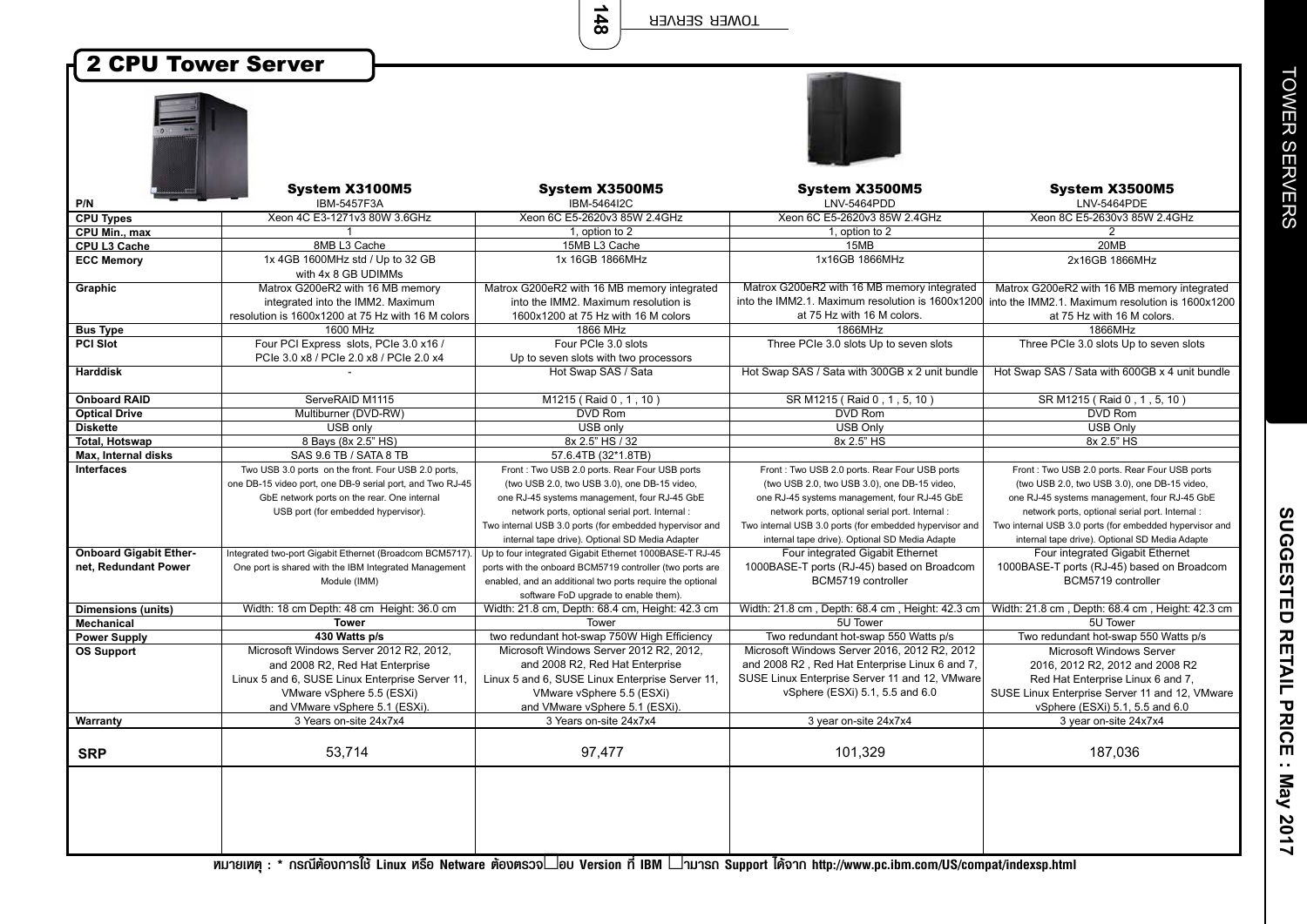**149**

## 2 CPU Tower Server

 $\overline{\phantom{a}}$ 

|                               | System X3500M5                                            | System X3500M5                                            | System X3500M5                                            | System X3500M5                                            |
|-------------------------------|-----------------------------------------------------------|-----------------------------------------------------------|-----------------------------------------------------------|-----------------------------------------------------------|
| P/N                           | IBM-5464I3B                                               | IBM-5464I2B                                               | IBM-5464A2A                                               | IBM-5464F2A                                               |
| <b>CPU Types</b>              | Xeon 6C E5-2620v3 85W 2.4GHz                              | Xeon 6C E5-2609v3 85W 1.9GHz                              | Xeon 6C E5-2603v3 85W 1.6GHz                              | Xeon 8C E5-2640v3 90W 2.6GHz                              |
| CPU Min., max                 | 1, option to 2                                            | 1, option to 2                                            | 1, option to 2                                            | 1, option to 2                                            |
| CPU L3 Cache                  | 15MB L3 Cache                                             | 15MB L3 Cache                                             | 15MB L3 Cache                                             | 20MB L3 Cache                                             |
| <b>ECC Memory</b>             | 1x 16GB 1866MHz                                           | 1x 8GB 1600MHz                                            | 1x 8GB 1600MHz                                            | 1x 16GB 1866MHz                                           |
|                               |                                                           |                                                           |                                                           |                                                           |
| Graphic                       | Matrox G200eR2 with 16 MB memory integrated               | Matrox G200eR2 with 16 MB memory integrated               | Matrox G200eR2 with 16 MB memory integrated               | Matrox G200eR2 with 16 MB memory integrated               |
|                               | into the IMM2. Maximum resolution is                      | into the IMM2. Maximum resolution is 1600x1200            | into the IMM2. Maximum resolution is 1600x1200            | into the IMM2. Maximum resolution is 1600x1200            |
|                               | 1600x1200 at 75 Hz with 16 M colors                       | at 75 Hz with 16 M colors                                 | at 75 Hz with 16 M colors                                 | at 75 Hz with 16 M colors                                 |
| <b>Bus Type</b>               | 1866 MHz                                                  | 1600 MHz                                                  | 1600 MHz                                                  | 1866 MHz                                                  |
| <b>PCI Slot</b>               | Four PCIe 3.0 slots                                       | Four PCIe 3.0 slots                                       | Four PCIe 3.0 slots                                       | Four PCIe 3.0 slots                                       |
|                               | Up to seven slots with two processors                     | Up to seven slots with two processors                     | Up to seven slots with two processors                     | Up to seven slots with two processors                     |
| <b>Harddisk</b>               | Hot Swap SAS / Sata                                       | Hot Swap SAS / Sata                                       | Hot Swap SAS / Sata                                       | Hot Swap SAS / Sata                                       |
| <b>Onboard RAID</b>           | M1215 (Raid 0, 1, 10)                                     | M1215 (Raid 0, 1, 10)                                     | M1215 (Raid 0, 1, 10)                                     | M1215 (Raid 0, 1, 10)                                     |
| <b>Optical Drive</b>          | <b>DVD Rom</b>                                            | <b>DVD Rom</b>                                            | <b>DVD Rom</b>                                            | <b>DVD Rom</b>                                            |
| <b>Diskette</b>               | USB only                                                  | USB only                                                  | USB only                                                  | USB only                                                  |
| <b>Total. Hotswap</b>         | 6x 3.5" HS / 12                                           | 8x 2.5" HS                                                | 8x 2.5" HS                                                | 8x 2.5" HS                                                |
| <b>Max. Internal disks</b>    | 72TB (12*6TB)                                             | 16TB (2*8TB)                                              | 16TB (2*8TB)                                              | 16TB (2*8TB)                                              |
| <b>Interfaces</b>             | Front: Two USB 2.0 ports. Rear Four USB ports             | Front: Two USB 2.0 ports. Rear Four USB ports             | Front: Two USB 2.0 ports. Rear Four USB ports             | Front: Two USB 2.0 ports. Rear Four USB ports             |
|                               | (two USB 2.0, two USB 3.0), one DB-15 video,              | (two USB 2.0, two USB 3.0), one DB-15 video,              | (two USB 2.0, two USB 3.0), one DB-15 video,              | (two USB 2.0, two USB 3.0), one DB-15 video,              |
|                               | one RJ-45 systems management, four RJ-45 GbE              | one RJ-45 systems management, four RJ-45 GbE              | one RJ-45 systems management, four RJ-45 GbE              | one RJ-45 systems management, four RJ-45 GbE              |
|                               | network ports, optional serial port. Internal :           | network ports, optional serial port. Internal :           | network ports, optional serial port. Internal:            | network ports, optional serial port. Internal :           |
|                               | Two internal USB 3.0 ports (for embedded hypervisor and   | Two internal USB 3.0 ports (for embedded hypervisor and   | Two internal USB 3.0 ports (for embedded hypervisor and   | Two internal USB 3.0 ports (for embedded hypervisor and   |
|                               | internal tape drive). Optional SD Media Adapter           | internal tape drive). Optional SD Media Adapter           | internal tape drive). Optional SD Media Adapter           | internal tape drive). Optional SD Media Adapter           |
| <b>Onboard Gigabit Ether-</b> | Up to four integrated Gigabit Ethernet 1000BASE-T RJ-45   | Up to four integrated Gigabit Ethernet 1000BASE-T RJ-45   | Up to four integrated Gigabit Ethernet 1000BASE-T RJ-45   | Up to four integrated Gigabit Ethernet 1000BASE-T RJ-45   |
| net, Redundant Power          | ports with the onboard BCM5719 controller (two ports are  | ports with the onboard BCM5719 controller (two ports are  | ports with the onboard BCM5719 controller (two ports are  | ports with the onboard BCM5719 controller (two ports are  |
|                               | enabled, and an additional two ports require the optional | enabled, and an additional two ports require the optional | enabled, and an additional two ports require the optional | enabled, and an additional two ports require the optional |
|                               | software FoD upgrade to enable them).                     | software FoD upgrade to enable them).                     | software FoD upgrade to enable them).                     | software FoD upgrade to enable them).                     |
| <b>Dimensions (units)</b>     | Width: 21.8 cm, Depth: 68.4 cm, Height: 42.3 cm           | Width: 21.8 cm, Depth: 68.4 cm, Height: 42.3 cm           | Width: 21.8 cm, Depth: 68.4 cm, Height: 42.3 cm           | Width: 21.8 cm, Depth: 68.4 cm, Height: 42.3 cm           |
| <b>Mechanical</b>             | Tower                                                     | Tower                                                     | Tower                                                     | Tower                                                     |
| <b>Power Supply</b>           | two redundant hot-swap 750W High Efficiency               | two redundant hot-swap 750W High Efficiency               | 550W Power Supply                                         | 750W Power Supply                                         |
| <b>OS Support</b>             | Microsoft Windows Server 2012 R2, 2012,                   | Microsoft Windows Server 2012 R2, 2012,                   | Microsoft Windows Server 2012 R2, 2012,                   | Microsoft Windows Server 2012 R2, 2012,                   |
|                               | and 2008 R2, Red Hat Enterprise                           | and 2008 R2, Red Hat Enterprise                           | and 2008 R2, Red Hat Enterprise                           | and 2008 R2, Red Hat Enterprise                           |
|                               | Linux 5 and 6, SUSE Linux Enterprise Server 11,           | Linux 5 and 6, SUSE Linux Enterprise Server 11,           | Linux 5 and 6, SUSE Linux Enterprise Server 11,           | Linux 5 and 6, SUSE Linux Enterprise Server 11,           |
|                               | VMware vSphere 5.5 (ESXi)                                 | VMware vSphere 5.5 (ESXi)                                 | VMware vSphere 5.5 (ESXi)                                 | VMware vSphere 5.5 (ESXi)                                 |
|                               | and VMware vSphere 5.1 (ESXi).                            | and VMware vSphere 5.1 (ESXi).                            | and VMware vSphere 5.1 (ESXi).                            | and VMware vSphere 5.1 (ESXi).                            |
| Warranty                      | 3 Years on-site 24x7x4                                    | 3 Years on-site 24x7x4                                    | 3 Years on-site 24x7x4                                    | 3 Years on-site 24x7x4                                    |
|                               |                                                           |                                                           |                                                           |                                                           |
| <b>SRP</b>                    | 97,477                                                    | 88,382                                                    | 87,847                                                    | 145,948                                                   |
|                               |                                                           |                                                           |                                                           |                                                           |
|                               |                                                           |                                                           |                                                           |                                                           |

**TOWER SERVERS** TOWER SERVERS

SUGGESTED RETAIL PRICE : May 2017 **SUGGESTED RETAIL PRICE : May 2017**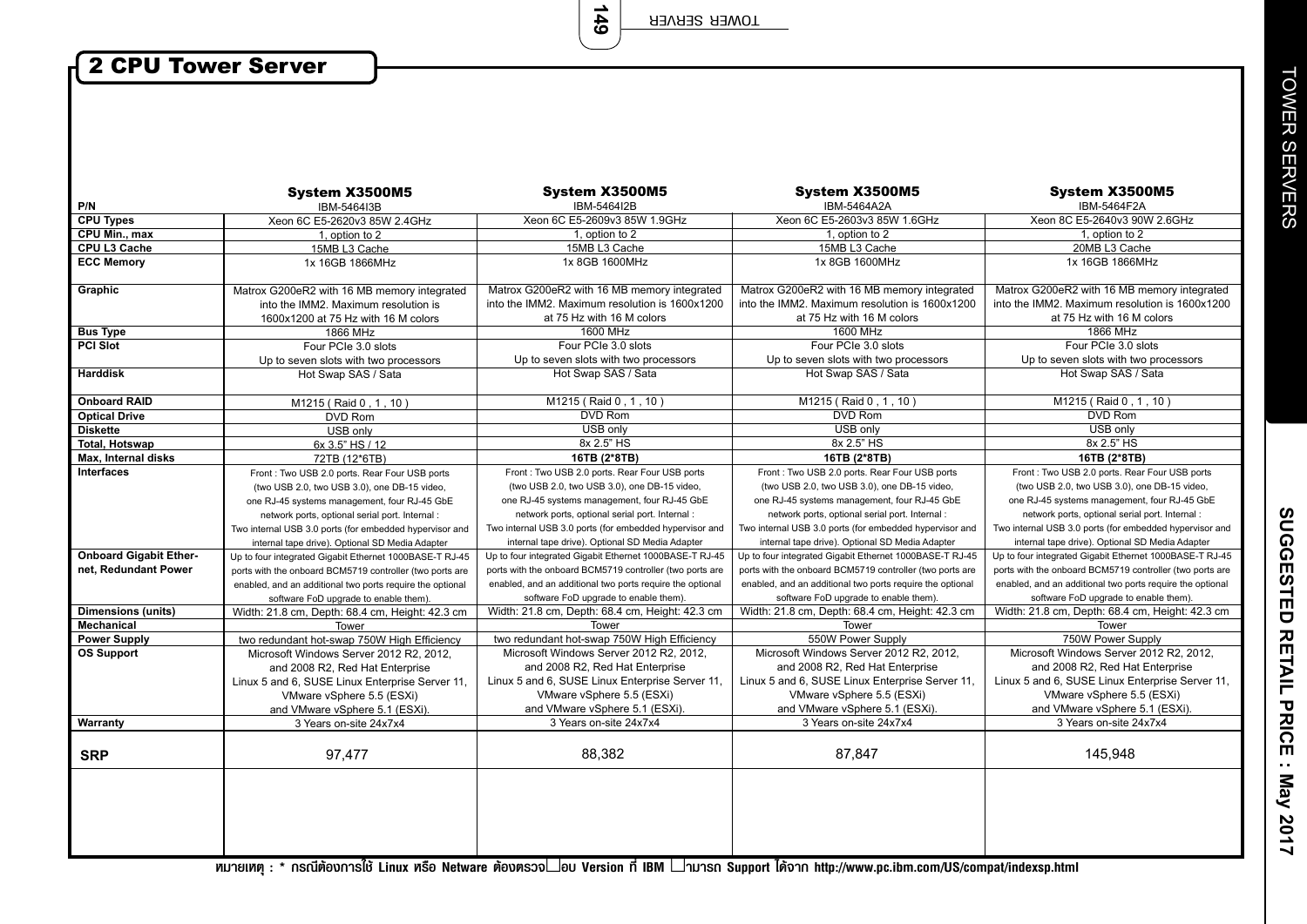150

| <b>Tower: 1 CPU</b><br>Server HP มี Onsite Service nnsu<br>$\Box$ อบกามรายละเอียดโทร. 02-118-6300 |                                                                                                    |                                                                                                   |                                                                                                                | <b>HPE ProLiant ML30</b><br><b>Gen9 Server</b>                                                                   |
|---------------------------------------------------------------------------------------------------|----------------------------------------------------------------------------------------------------|---------------------------------------------------------------------------------------------------|----------------------------------------------------------------------------------------------------------------|------------------------------------------------------------------------------------------------------------------|
|                                                                                                   | <b>HP Proliant ML10 Gen9</b><br>HPE-845678-375                                                     | <b>HP Proliant ML110 Gen9</b><br>HPE-838502-371                                                   | <b>HPE ML30 Gen9</b><br>HPE-830893-371                                                                         | The ideal first server for growing<br>businesses                                                                 |
| <b>CPU Types</b>                                                                                  | Intel® Xeon® E3-1225v5<br>(3.3GHz/4-core/8MB/80W) Processor                                        | Intel Xeon E5-2603v4<br>(1.7GHz/6-core/15MB/85W) Processor                                        | E3-1240v5 (3.5GHz/4-core/8MB/80W)                                                                              |                                                                                                                  |
| CPU Min., max                                                                                     |                                                                                                    | 1                                                                                                 |                                                                                                                |                                                                                                                  |
| CPU L3 Cache                                                                                      | 8MB                                                                                                | 15MB                                                                                              | 8MB L3 Cache                                                                                                   |                                                                                                                  |
| <b>ECC Memory</b>                                                                                 | 8GB (1x8GB DDR-4 UDIMMs, 2133 MHz)                                                                 | 8GB (1x8GB Registered DIMMs, 2400 MHz)                                                            | 8GB (1x8GB UDIMMs, 2133 MHz)                                                                                   |                                                                                                                  |
| Graphic                                                                                           | GPU Support (Xeon Only)                                                                            | Integrated Matrox G200 video standard                                                             | integrated Matrox G200 video standard                                                                          |                                                                                                                  |
| <b>PCI Slot</b>                                                                                   | 4 PCIe 3.0 slots                                                                                   | 4 PCIe 3.0 slots                                                                                  | 4 PCIe 3.0 slots                                                                                               | 単純化解体                                                                                                            |
| <b>Harddisk</b>                                                                                   | 1x1TB SATA drive and 3 LFF hard drive blanks                                                       | 4 LFF HDD Bays (Non Hot Plug)                                                                     | <b>4LFF SATA</b>                                                                                               |                                                                                                                  |
| <b>Onboard RAID</b>                                                                               | Intel RST SATA RAID Controller (RAID 0/1/10, 5)                                                    | HPE Dynamic Smart Array B140i                                                                     | HP Dynamic Smart Array B140i Controller<br>(RAID 0/1/5)                                                        |                                                                                                                  |
| <b>Optical Drive</b>                                                                              | SATA DVD-RW                                                                                        | 1; (Optional: DVD-ROM, DVD-RW)                                                                    | <b>NA</b>                                                                                                      | <b>BERGHAM</b>                                                                                                   |
| <b>Total, Hotswap</b>                                                                             | 4 LFF Non-hot plug SATA 3.5" drives                                                                | 4 LFF Non-hot plug SATA 3.5" drives                                                               | <b>4LFF SATA</b>                                                                                               |                                                                                                                  |
| Max, Internal disks                                                                               | 24TB                                                                                               | 16TB                                                                                              | 32TB                                                                                                           |                                                                                                                  |
| <b>Interfaces</b>                                                                                 | Display Port 2 (rear), RJ-45 1(rear), USB 3.0<br>4 (4 rear), USB 2.0 3(2 front, 1 internal)        | Video1 (rear), Network RJ-45 (Ethernet) 2, USB<br>3.0, USB 2.0                                    | Video 1 (rear), Network RJ-45 2, Micro SD Slot<br>1, USB 3.0 6 Port, USB 2.0 4 Port                            |                                                                                                                  |
| <b>Onboard Gigabit Ether-</b><br>net, Redundant Power                                             | Intel® Ethernet Connection I219-LM (1Gb)                                                           | Broadcom 5717 Dual-port 1GbE                                                                      | Network RJ-452                                                                                                 |                                                                                                                  |
|                                                                                                   |                                                                                                    |                                                                                                   |                                                                                                                | <b>Best-fit for:</b>                                                                                             |
| <b>Dimensions (units)</b>                                                                         | Height 36.76 x Width 17.5 x Depth 40.13 cm                                                         | (Height 44 x Width 19.5 x Depth 48.05 cm)                                                         | (Height 36.82 x Width 17.5 x Depth 47.52 cm)                                                                   | · Small- to medium-sized businesses                                                                              |
| Mechanical                                                                                        | <b>Tower</b>                                                                                       | <b>Tower</b>                                                                                      | <b>Tower</b>                                                                                                   | (SMBs)                                                                                                           |
| <b>Power Supply</b>                                                                               | 300W Multi-Output Power Supply                                                                     | (1) 350W ATX Power Supply                                                                         | 1x460W Redundant Power Supply                                                                                  | • Remote/branch offices (ROBOs)<br>· Small/home offices (SOHOs)                                                  |
| <b>OS Support</b>                                                                                 | Microsoft Windows Server<br>Red Hat Enterprise Linux (RHEL)<br>SUSE Linux Enterprise Server (SLES) | Microsoft Windows Server<br>Red Hat Enterprise Linux (RHEL)SUSE Linux<br>Enterprise Server (SLES) | "Microsoft Windows Server<br>Red Hat Enterprise Linux (RHEL)<br>SUSE Linux Enterprise Server (SLES)<br>Vmware" | Ideal workloads:<br>• File, print, and business applications<br>• IT and Web                                     |
| Warranty                                                                                          | HP 3 Years NBD ML10 H/W Support<br>standarf warranty 1/1/1                                         | 3-Years Parts, 1-Year Labor, 1-Year Onsite support<br>with next business day response             | HP 3 Years NBD H/W Support<br>3/1/1                                                                            | • Virtualization                                                                                                 |
| <b>SRP</b> (Inc. Vat)                                                                             | 25,900                                                                                             | 40,553                                                                                            | 46,886                                                                                                         | • Collaboration (email/workgroup)<br>· Graphics-intensive medical imaging,<br>animation rendering, or higher-end |
|                                                                                                   |                                                                                                    |                                                                                                   |                                                                                                                | workstations with server capabilities                                                                            |